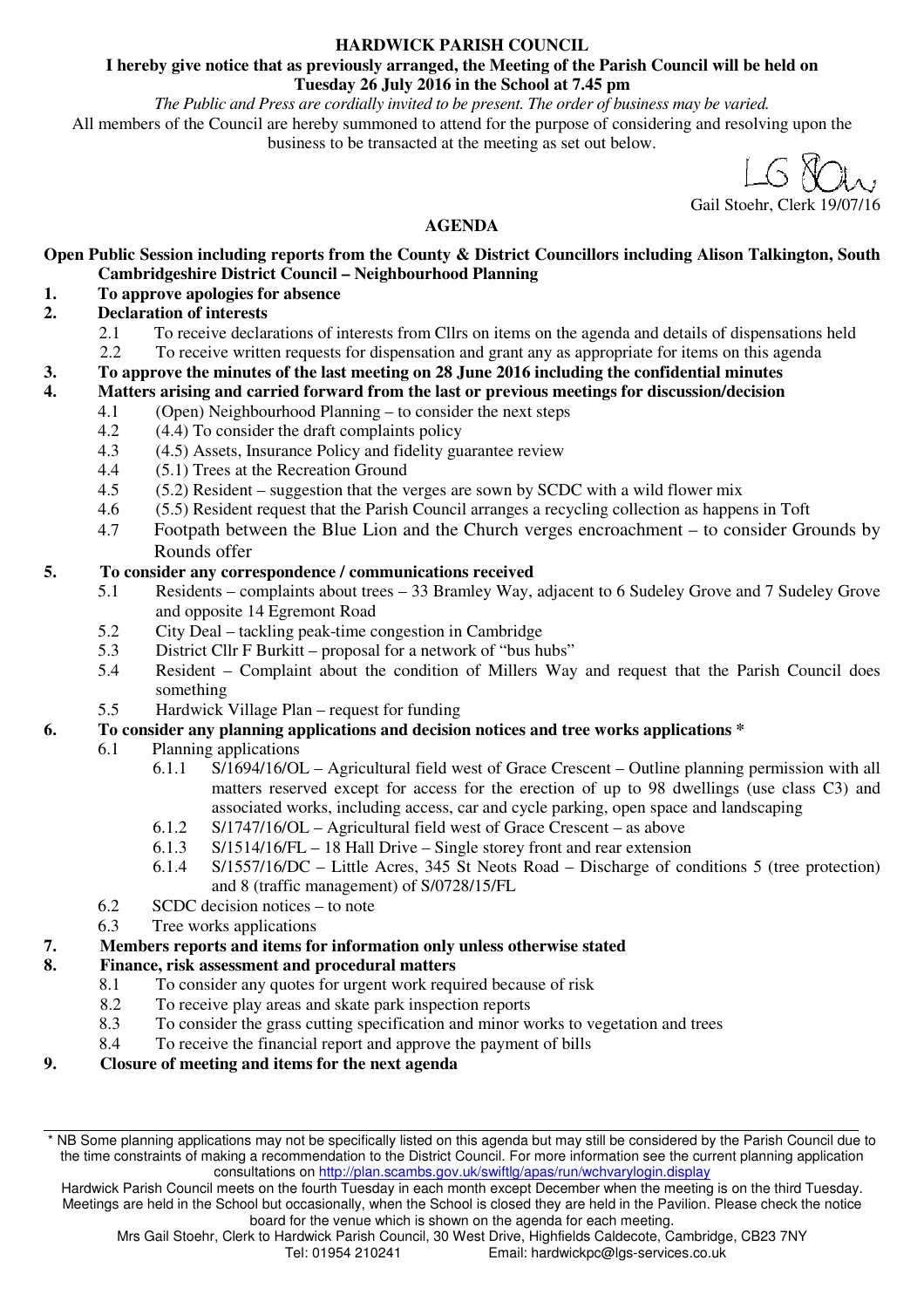## **CLERK REPORT TO HARDWICK PARISH COUNCIL MEETING ON 26 JULY 2016**

Alison Talkington and Dave Roberts of SCDC will attend to discuss Neighbourhood Planning.

- 1. Apologies for absence Apologies have been received from Cllr Worland and Cracknell with reasons given to the Clerk.
- 2. Declaration of interests members should declare their interests state why they have an interest, the type of interest held and if they have a dispensation state this and the extent of their dispensation ie to either speak or speak and vote.
- 3. To approve the minutes of the last meeting on 28 June 2016 including the confidential minutes attached.
- 4. Matters arising
- 4.1 (Open) Neighbourhood Planning to consider the next steps
- 4.2 (4.4) To consider the draft complaints policy Deferred at the last meeting. Details have been previously circulated to members.
- 4.3 (4.5) Assets, Insurance Policy and fidelity guarantee review Deferred at the last meeting. Details of the cover provided are in the insurance document. Zurich have written "Following our conversation on the phone, you wanted clarification on Part C, street furniture. The sum insured we have on the policy is 33,294. This essentially is a blanket cover and you can claim up to this figure. Of course, if you go over this figure an average clause will be used. If the council wants to make changes to this cover they can. "
- 4.4 (5.1) Trees at the Recreation Ground The Chairman to report on discussions with Chris Fuller about the Recreation Ground boundary vegetation.
- 4.5 (5.2) Resident suggestion that the verges are sown by SCDC with a wild flower mix Deferred at the last meeting for consideration at the same time as the grass cutting specification.
- 4.6 (5.5) Resident request that the Parish Council arranges a recycling collection as happens in Toft The following information has been received from Wiser Recycling: "Thank you for your enquiry regarding our Kerbside Collections, please see the following and attached information.

*Unfortunately, the values of scrap material are still very low, and we are currently unable to offer any rebate for this service – but am very pleased to report, quite a few Parish Councils are continuing, as it is a valuable service for your Parishioners. (We will return to rebating, when it is viable, but I cannot see that happening this year).*

You may already be aware of our services to (Cambridgeshire) Parish Councils – we are currently working with 40 local Parish Councils, and have to date recycled over 280 tonnes of WEEE Waste, *which has been very well received by all who have used the service..*

We would like to offer our services to your Parish.

- We are now working with 40 (local) Parish Councils have collected over 100 tonnes of WEEE Waste from the local area. *(Willingham are 'top of the Leader Board' with 9138KG's on the first collection, and just under 6 tonnes last month).*
- Currently our average weight is  $3730\text{kg}$ 's on the 1<sup>st</sup> collection, rising to  $4244\text{kg}$ 's on the  $2^{\text{nd}}$ .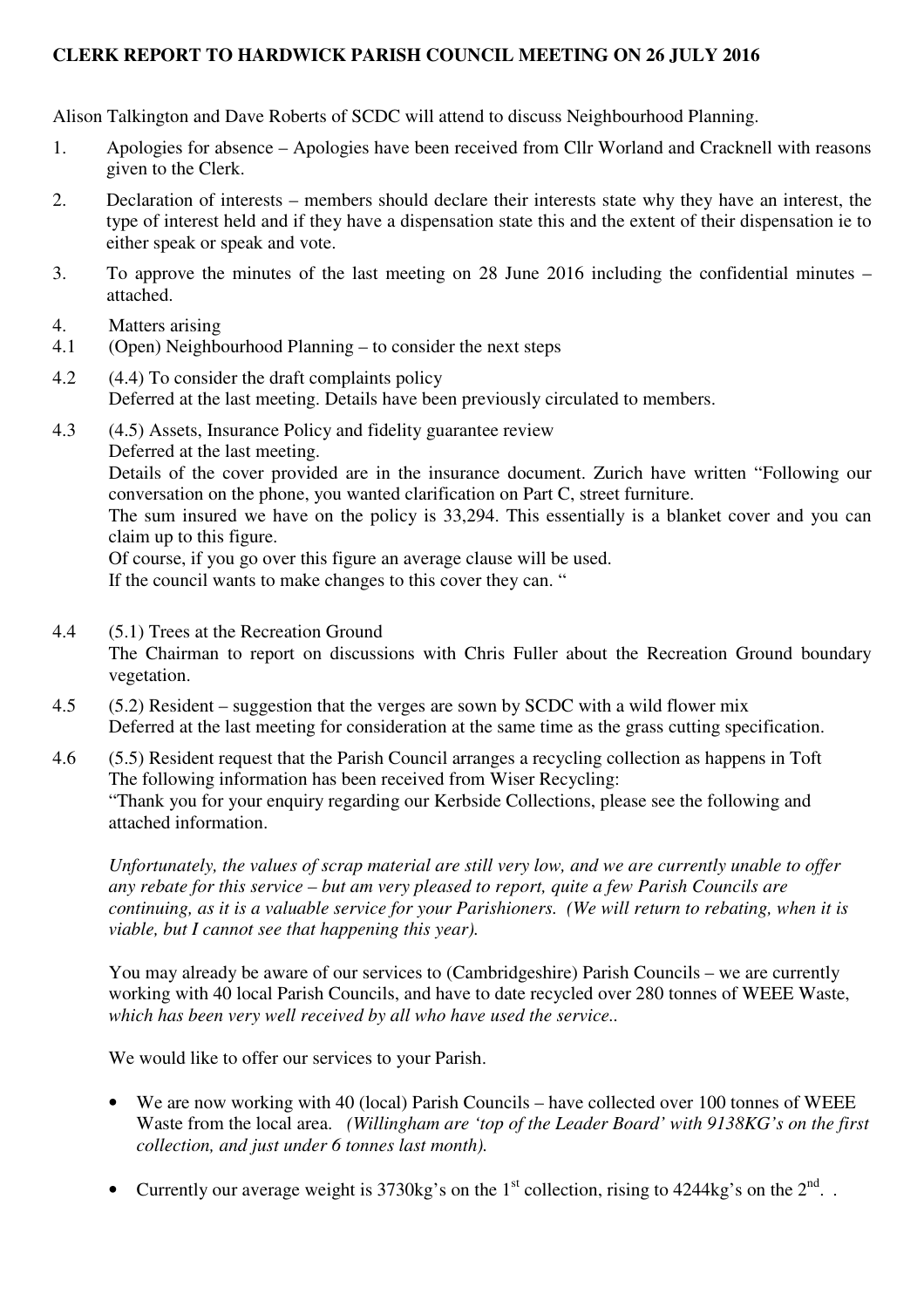- We will place posters at strategic points (telegraph poles/lamp-posts) approx. 3 weeks prior to collection – the driver records exactly where they go, and the same driver is responsible for their removal on the day.
- We will collect any Household Appliance working or not; "Anything with a plug on it, that comes from a householder" – (also including Battery Operated Appliances).
- Fact 60% of Small Appliances still go to 'Landfill' our work not only educates the public we always collect a large portion of Small Appliances, indicating our success in diversion from Landfill.
- We ask that Villagers place the material out 'on the day' by 10:00. Our vehicles sweep through the village from 08:00, logging and loading all WEEE Waste, and bring back to our (AATF) Facility (in St Ives Cambs).
- WISER Recycling pre-sorts all WEEE items and commences its processing with manual dismantling rather than the much more energy intensive method of immediate shredding of all materials. This also enables compliance with the requirements to remove all batteries for recycling before processing. This method enables the major material groups – different types and colours of plastics and metals – to be retained in a cleaner state and requires less separation equipment further down the processing line. The method also provides greater employment opportunities. Shredding and separation equipment are then used to complete segregation. Any of your Councillors are welcome to visit our Treatment Facility to witness our processes first hand.
- We are certified to ISO 9001, 14001 and OHSAS 18001 Standards, ensuring works are carried out to exacting standards.
- Any items that are re-useable, are tested, certified, and re-sold to low income families *a good quantity of our re-use (fridges) go to Emmaus (in Cambridge), which in turn, further supports local charities.*
- *We also work with Charities up and down the country, providing Containers, Collection & Recycling Services, and we pay them for the WEEE Waste collected (by them).*

Our Editorial is as follows:

Electrical Waste Kerbside Collection on behalf of XXXX Parish Council Do you have electrical items that you no longer use or want?

WISER Recycling are a local recycling company based in St Ives and will be conducting a collection of household Waste Electrical and Electronic Equipment (WEEE) on XXXXXX!

Electrical items will be collected in the morning by WISER vehicles. We will collect any electrical item (including non-working) from hairdryers, videos, microwaves, to televisions and fridge/freezers - basically, anything with a plug on. WISER Recycling will collect from right outside your house! All items will be taken to our fully licensed treatment facility in St Ives for Reuse, Refurbishment or Recycling.

*PLEASE PLACE YOUR ITEMS 'KERBSIDE' BY 10:00 – IF POSSIBLE, PLEASE AVOID PLACING OUTSIDE THE EVENING BEFORE.*

WISER has partnerships with many local and regional charities including Emmaus, Lighthouse, i-Trust and Eco-Computer Systems through which it sells working items back to social groups and low income families. We are full permitted and authorised by the Environment Agency and operate to international standards; ISO 9001 (Quality), ISO 14001 (Environmental) and OHSAS 18001 (Health & Safety), ensuring a professional recycling and recovery service, second to none. Please look out for more details in the coming newsletters. In the meantime, if you'd like to find out more about WISER's services, please visit our website: www.wisergroup.co.uk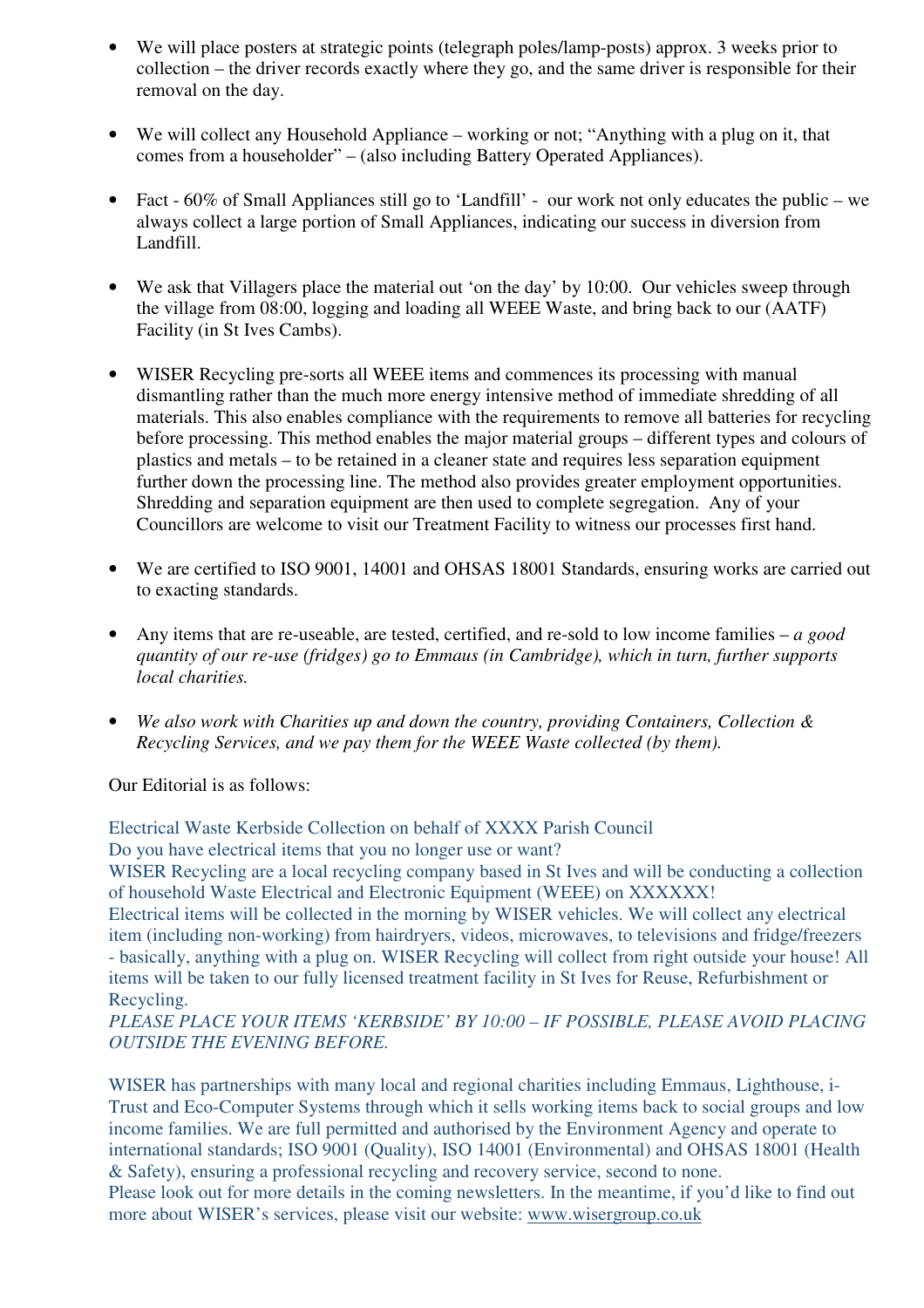I trust I have covered everything, and look forward to your replies. Thanks, Kind regards, Paul Duggan Customer Services Manager"

4.7 Footpath between the Blue Lion and the Church verges encroachment

At the April meeting the Council RESOLVED to obtain a quotation for widening the path and resurfacing the walkway and to contact CCC to ask them to repair the path as this is a trip hazard especially at night, and at two feet wide it is less than the width requirement and a major path in the village. (Prop JH, 2nd RW, unanimous)

In response to the following report:

It is good to see that someone (the County Council) has marked up a section of the foot path between the Blue Lion and St Mary's Church for repair. However it is quite a short section. This still leaves a lot of footpath on the relatively short stretch between the pub and the Church which it appears will not be repaired at this visit. In particular there is a very bad section between the pub and 66? Main Street and the whole section is too narrow and in need of repair not just the section which has been done. Also the grass encroachment has not been removed and the path is too narrow for people with buggies or wheelchairs

CCC have replied as follows:

Firstly - We are investigating your enquiry and are waiting for further information. We will be in touch shortly.

Then – Closed.

Peter Round has verbally said he had had a look at the grass verge encroaching path and would do this for the Parish Council for nothing.

4.8 To consider the grass cutting and village maintenance specification and length of proposed contract attached

### Other for info only

(7.3) Lay-bys on St Neots Road – response from CCC

CCC have responded:

"Thank you for contacting us regarding St. Neots Road, Hardwick.

I note your comments regarding the rest of the lay-by's, and I understand from our inspection that there is nothing that currently meets intervention levels.

Unfortunately, the budget available to complete the works for the west end of St. Neots Road was a set amount for which we could only complete a certain length of repair. I was not certain that the layby's would be included, as these works were carried out by our Network Management Team, and I was not in charge of the project.

However, I am very pleased that they did in fact include the majority of them, although I am of course disappointed for the residents on the east side of St. Neots Road, and I would obviously have liked to have seen the whole of St. Neots Road completed.

Therefore, we will continue to monitor the situation, and react to any defects that appear that do meet our intervention levels."

Grass cutting

The Parish Council has received a number of complaints about the grass cutting. Peter Round has said he cuts every 2 weeks and due to the rain is unable to cut any shorter but it is also growing quicker.

### 5. Correspondence

- 5.1 To consider the tree survey to be circulated when received.
- 5.1.1 Residents complaints about trees 33 Bramley Way, 6 Sudeley Grove, 7 Sudeley Grove, 14 Egremont Road, and opposite 45 Bramley Way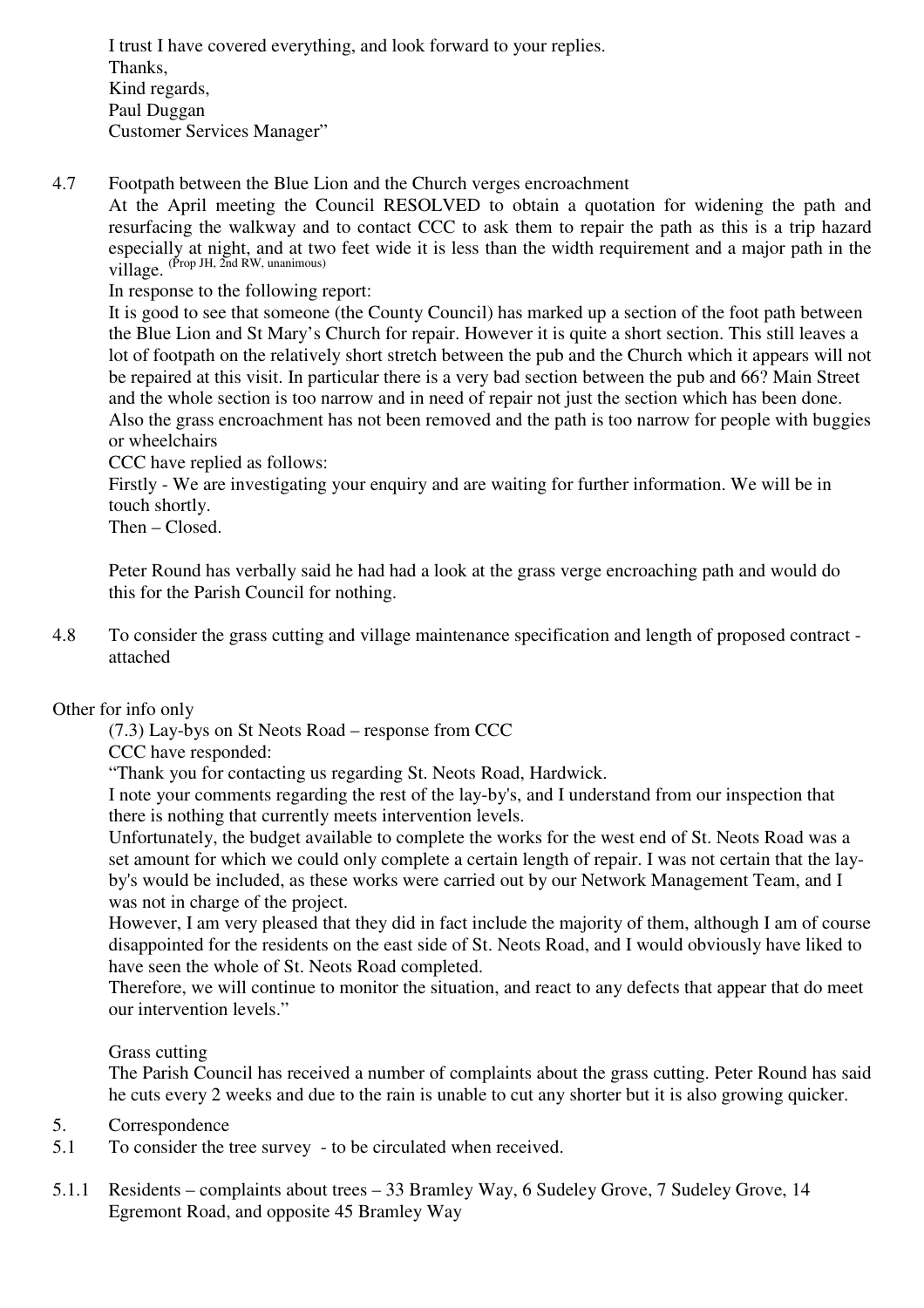5.2 City Deal – tackling peak-time congestion in Cambridge

We would like to know the views of the parish on our eight-point package to tackle congestion in Cambridge. The proposals aim to transform people's ability to travel into, out of and around Cambridge by providing more efficient, safe and reliable capacity for travel, without the need to get in a car.

The package includes:

- Better bus services and expanded use of Park & Ride
- Better pedestrian and cycling infrastructure
- Improved public space and air quality
- Peak-time Congestion Control Points (PCCPs)
- A Workplace Parking Levy
- On-street parking controls
- Smart technology
- Travel planning

Information is available online at www.gccitydeal.co.uk/congestion, at community hubs and at employment locations across Cambridge, South Cambridge and beyond. A series of events and exhibitions will be held in July, September and October where people can find out more information and speak to members of the project team.

If you have any questions, please do not hesitate to contact us by email at city.deal@cambridgeshire.gov.uk, by phone on 01223 699906 or by post to City Deal Team, SH1311, Major Infrastructure Delivery, Shire Hall, Cambridge CB3 0AP.

# Kind regards, **The Greater Cambridge City Deal Team**

5.3 District Cllr F Burkitt – proposal for a network of "bus hubs"

Cllr Burkitt writes:

I am the District Council's 'portfolio holder' for the Greater Cambridge City Deal (GCCD), and I am Vice-Chairman of the Executive Board of the GCCD. I am writing this letter to the Chairs of all the SCDC Parish Councils, and copying it to all my fellow District Councillors.

The GCCD has a number of themes, one of which is much better public transport, not just in the city but ensuring good links into the city from South Cambridgeshire and beyond. This is a complex topic to achieve and will take time, but one component could be the creation of a network of 'bus hubs' throughout the District.

The 'hubs' might perhaps:

- be 1-2 acres in size
- be well-located on or close to a main bus route or railway station
- have a modest-sized car park (perhaps 20-200 spaces, depending on the nature of the village, the bus route, the catchment area and the likely usage)
- have secure covered cycle parking, and either have good cycle access or be in a place where cycle access routes could be created
- have space for buses to inter-change passengers
- have shelters for waiting passengers and real-time bus information
- have good car access.

I want to be very clear that a 'hub' would not be anything close to the size or scale of a Park & Ride. It would be much smaller and much more local, for use by the village and perhaps some neighbouring ones. It is primarily intended to assist local residents access buses in an efficient way, not longdistance travellers into our region.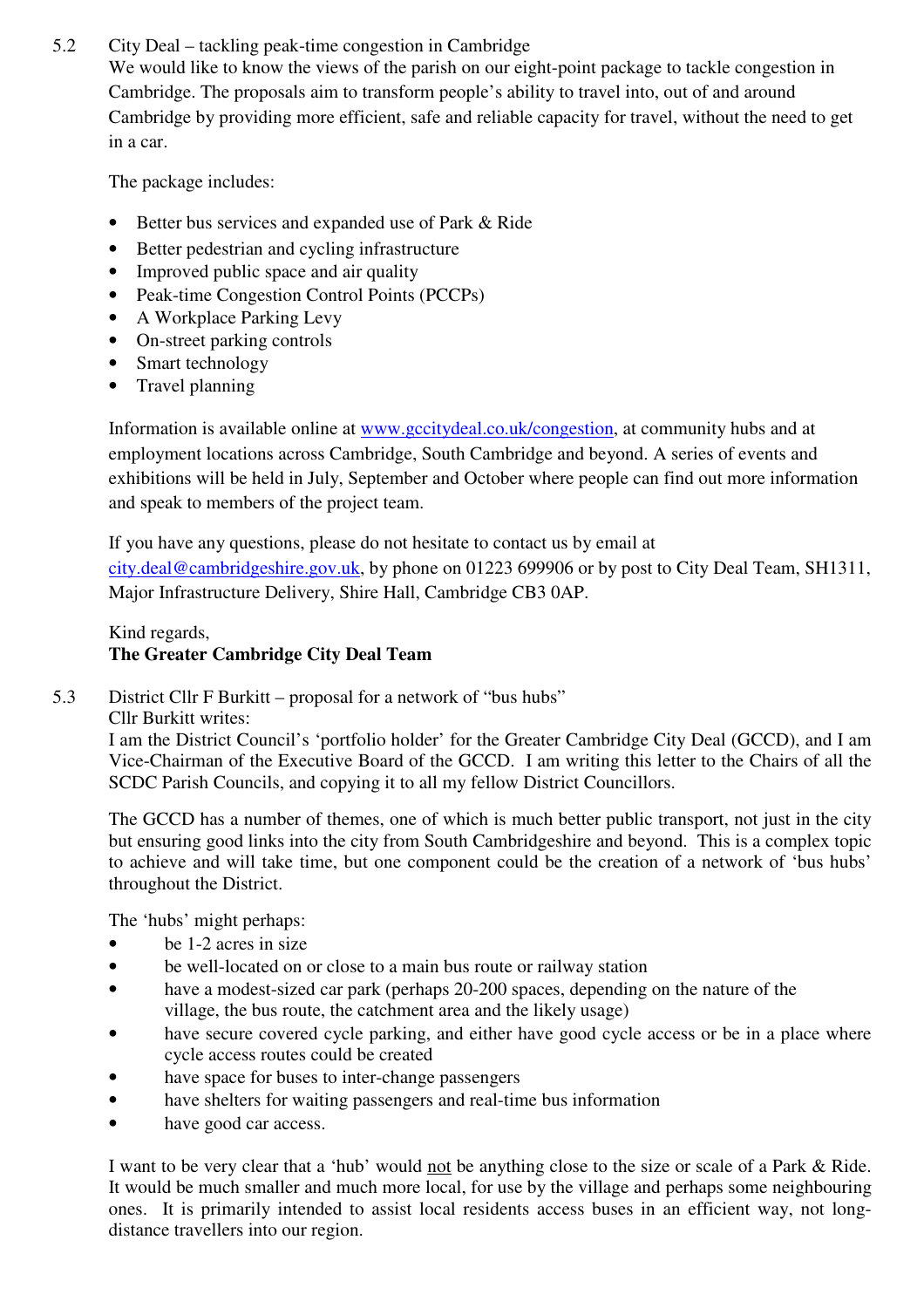The GCCD may in due course undertake a more formal 'top down' assessment of where hubs should be located, but in the meantime I wanted to get this process moving and hear from Parish Councils on a 'bottom up' basis.

So my question to you is: **would you like to suggest a suitable site(s) for a bus 'hub' that would be useful to your residents?** It might be brownfield land, or a small field (or part of a field) in a suitable location. It might be in the centre of the village, on the edge, or (for where relevant) by an existing train station. Please leave aside planning or financial considerations: at this stage, we just want as many creative ideas as possible to feed in to our future plans!

I appreciate that we are approaching the summer period when many Parish Councils do not meet. But I should be grateful for ideas as soon as possible, and certainly by the end of September. Please note that your replies will be in the public domain.

As a separate matter, and of great importance, I would like to draw your attention to the GCCD's current engagement on proposals to tackle congestion and improve transport into, our of and around Cambridge, particularly at peak times of day. We are keen to hear people's views over the summer. Many of our residents see Cambridge as their city: they work, study, shop, do business and otherwise spend time there, and I want to make sure we develop and implement our proposals in ways which work equally for South Cambridgeshire as they do for Cambridge City.

With best wishes and many thanks, Francis Burkitt

- 5.4 Millers Way maintenance a resident has complained about the condition of Millers Way and requests the Parish Council does something about it. Cllr Gill to report on the status of Millers Way and the Parish Council's dealings with CCC.
- 5.5 Hardwick Village Plan request for funding Malcolm Farmer has requested "an additional £500.00 funding for the Village Plan committee. This request is within the total approved £1000.00 seed funding already approved by the Parish Council. We are in the process of signing up for Survey Monkey an internet based questionnaire for the Village Plan Residents Survey, the yearly upfront cost being £300.00, plus other items that will arise over the next month or so."
- 6.1 Planning applications

NB Some planning applications may not be specifically listed on this agenda but may still be considered by the Parish Council due to the time constraints of making a recommendation to the District Council. For more information see the current planning application consultations on http://plan.scambs.gov.uk/swiftlg/apas/run/wchvarylogin.display

- 6.1.1 S/1694/16/OL Agricultural field west of Grace Crescent Outline planning permission with all matters reserved except for access for the erection of up to 98 dwellings (use Class 3) and associated works, including access, car and cycle parking, open space and landscaping
- 6.1.2 S/1747/16/OL Agricultural field west of Grace Crescent as above
- 6.1.3 S/1514/16/FL 18 Hall Drive Single storey front and rear extension
- 6.1.4 S/1557/16/DC Little Acres, 345 St Neots Road Discharge of conditions 5 (tree protection) and 8 (traffic management) of S/0728/15/FL
- 6.2 SCDC decision notices
- 6.2.1 S/0861/16/FL 77 Limes Road Proposed two storey side extension and replacement garage Permission granted.
- 6.2.2 S/0891/16/FL 46 Ashmead Drive Extension to rear of residential property Permission granted.
- 6.3 Tree works applications None at the time of writing.
- 7. Members reports and items for information only unless otherwise stated
- 8. Finance and risk
- 8.1 To consider any quotes for urgent work required because of risk None at the time of writing.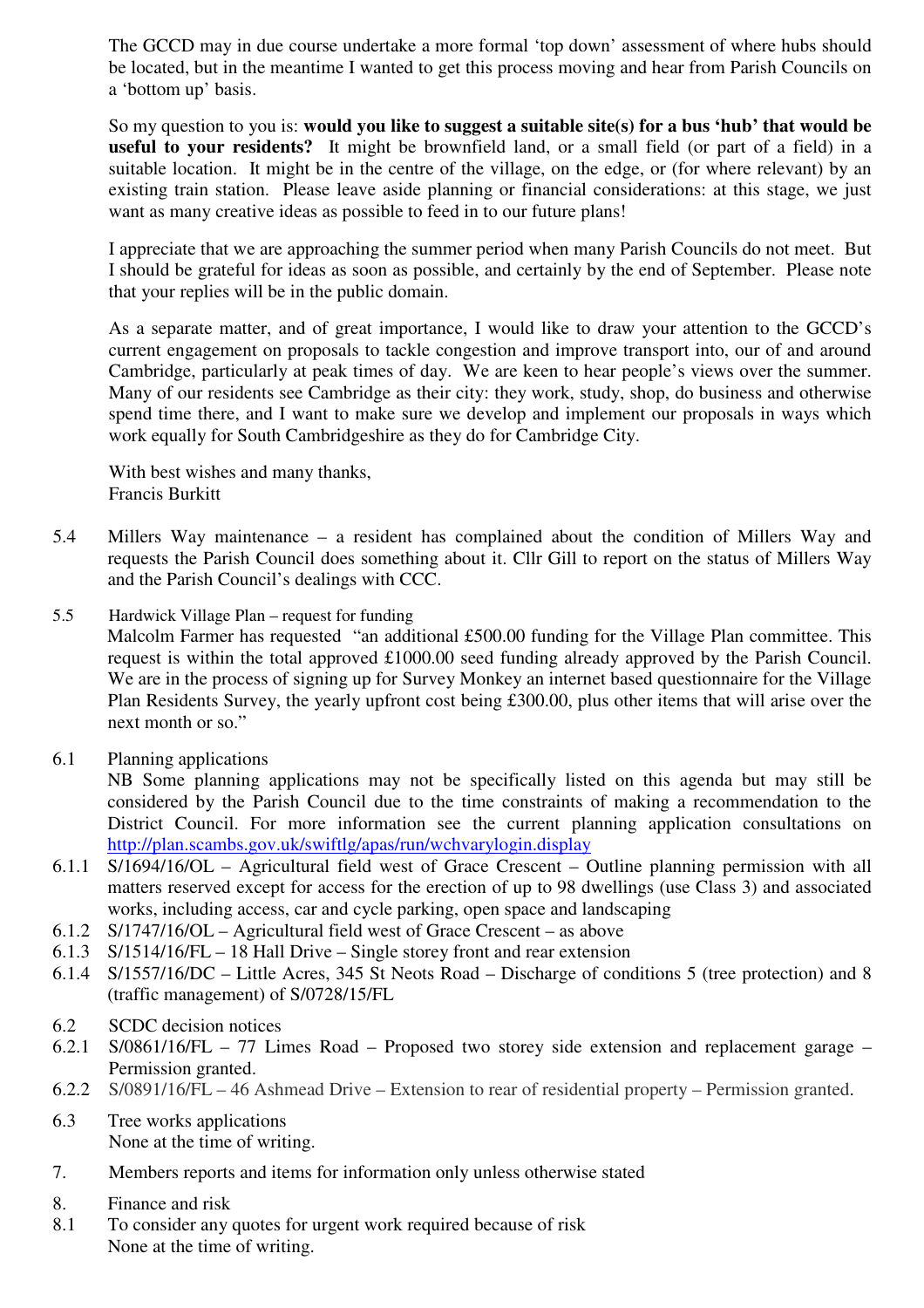- 8.2 To receive play areas and skate park inspection reports
- 8.3 To consider the grass cutting specification and minor works to vegetation and trees attached
- 8.4 To receive the financial report and approve the payment of bills attached
- 9. Closure of Meeting and items for the next agenda

For info only – The Clerk will be taking annual leave w/c  $19^{th}$  September, w/c  $9^{th}$  October and as usual 2 weeks at Christmas.